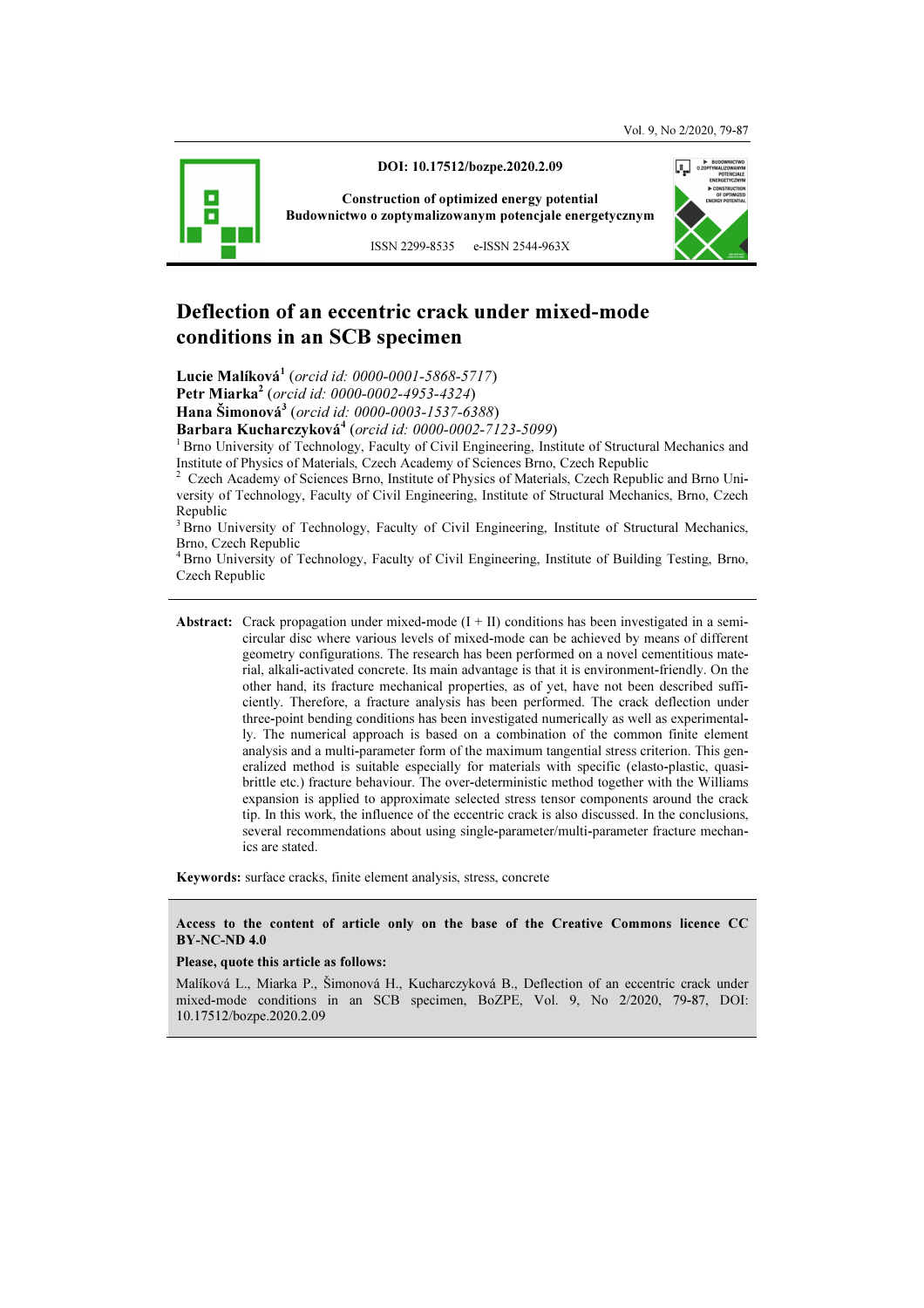#### Introduction

Fracture mechanics is crucial when the fracture response of structures made of different materials is assessed. It is an area of constant development because more and more novel materials with tailored properties are emerging. The requirements of materials used for a structure can be different, one such requirement is to be environment-friendly. Such a material has been selected for this study, specifically, the fracture behaviour of a crack in a specimen made of an alkali-activated concrete has been investigated. Use of new materials is connected to the demand for new fracture mechanical concepts suitable for materials with non-brittle-like failures.

Recent efforts have included more accurate approximation of crack-tip stress and/or displacement fields that are crucial for additional more comprehensive fracture analyses. The multi-parameter/generalized approach proved to be effective (Du & Hancock, 1991; Karihaloo, 1999; Berto & Lazzarin, 2010). This concept is especially useful when a fracture occurs further away from the crack tip, and the classical single-parameter (singular) solution is not valid. The Williams expansion (Williams, 1957) derived for approximation of the crack-tip stress/displacement field can be utilized assuming several initial terms of the power series.

Furthermore, a new fracture criterion has been derived, for example, in (Smith et al., 2001; Hou et al., 2016) where an advanced form of the common maximum tangential stress criterion for estimation of further crack propagation is applied considering higher-order terms of the crack-tip stress field approximation. In Ayatollahi & Nejati (2011a, 2011b) the higher-order terms coefficients for cracked and V-notched specimens are computed by using a numerical procedure called the over-deterministic method (ODM). The method is used also within this paper. They also proved that the non-singular terms of the series play an important role in the derivation of crack-tip stress approximation. Several recent works from the authors are devoted to the investigation of the significance of the truncated form of the power expansion (Malíková, 2015; Malíková & Veselý, 2015, 2017; Veselý et al., 2015).

In this work, a numerical analysis is performed on a semi-circular disc under three-point bending (SCB). The crack inclination angle together with further geometrical parameters ensures various levels of  $(I + II)$  mixed-mode conditions on the crack-tip. The initial crack propagation angle is investigated by means of the generalized MTS criterion as well as measured experimentally. Results obtained on configurations with an eccentric crack are compared to results for a crack going from the centre of the specimen.

### 1. Approximation of the crack-tip stress field

As stated above, the stress tensor components were firstly expressed as a series expansion by Williams (Williams, 1957). The relations were derived for a homogeneous elastic isotropic cracked body subjected to an arbitrary remote loading and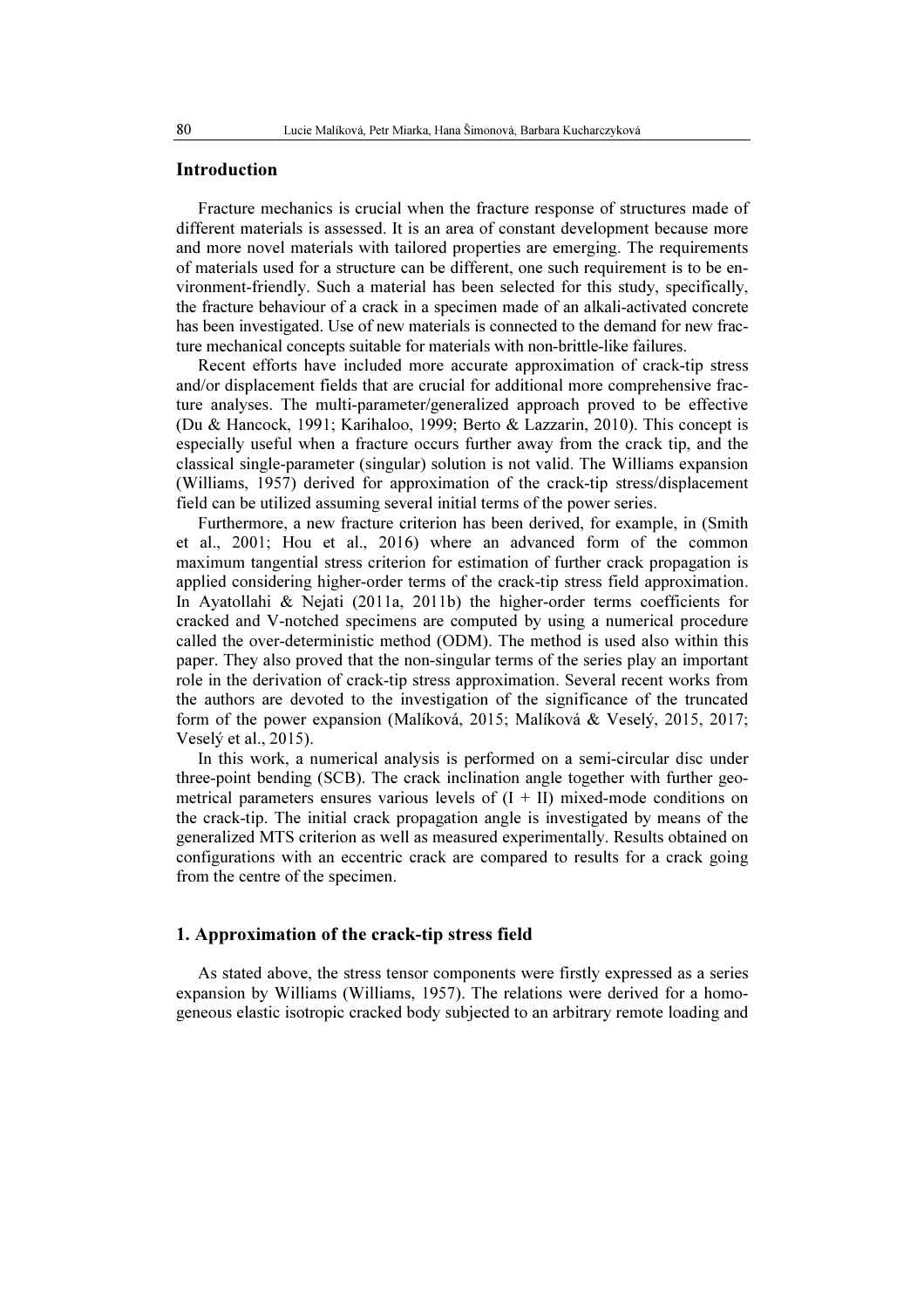can be written for the stress tensor components and displacement vector components, respectively as follows:

$$
\sigma_{ij} = \sum_{n=1}^{\infty} \frac{n}{2} r^{\frac{n}{2}-1} f_{ij}(n, \theta) A_n + \sum_{m=1}^{\infty} \frac{m}{2} r^{\frac{m}{2}-1} g_{ij}(m, \theta) B_m \tag{1}
$$

$$
u_i = \sum_{n=0}^{\infty} r^{\frac{n}{2}} f_i(n, \theta, E, \nu) A_n + \sum_{m=0}^{\infty} r^{\frac{m}{2}} g_i(m, \theta, E, \nu) B_m
$$
 (2)

where:

i, j – stress tensor/displacement vector components indexes: i, j  $\in \{x, y\}$ ,

- $m, n$  indexes of the Williams expansion series,
- $r, \theta$  polar coordinates with the centre of the system at the crack tip,
- $f_{ii}$ ,  $g_{ii}$  known stress functions corresponding to the loading mode I and II, respectively,
- $f_i$ ,  $g_i$  known displacement functions corresponding to the loading mode I and II, respectively,
- $E Young's$  modulus,
- $v$  Poisson's ratio,
- $A_n$ ,  $B_m$  unknown coefficients of the higher-order terms of the Williams expansion (WE).

The Williams expansion derived for the displacement vector components is the basic equation for application of the ODM.

## 2. Over-deterministic method

So far, several methods have been derived for estimation of the WE coefficients (Tong et al., 1973; Karihaloo & Xiao, 2001; Xiao et al., 2004; Su & Fok, 2007; Ayatollahi & Nejati, 2011a). Among methods such as the boundary collocation method, hybrid crack element method etc., the over-deterministic method seems to be the easiest and therefore it was applied within this research. The main advantage is its requirement on the basic outputs of a common finite element analysis: only displacements of a selected set of nodes around the crack tip need to be known (together with the polar coordinates of each node). By means of solving the system of equations, the coefficients of the higher-order terms of the WE are obtained. To satisfy the condition of the over-determined system, it has to hold  $2k > N + M + 2$ , where  $k$  represents the number of nodes selected around the crack tip,  $N$  and  $M$  represent the numbers of mode I and mode II terms, respectively. See more details on the ODM for instance in (Šestáková, 2013; Růžička et al., 2017).

## 3. Maximum tangential stress criterion

The principle of searching for the initial crack propagation angle consists in the application of the maximum tangential stress criterion, particularly its generalized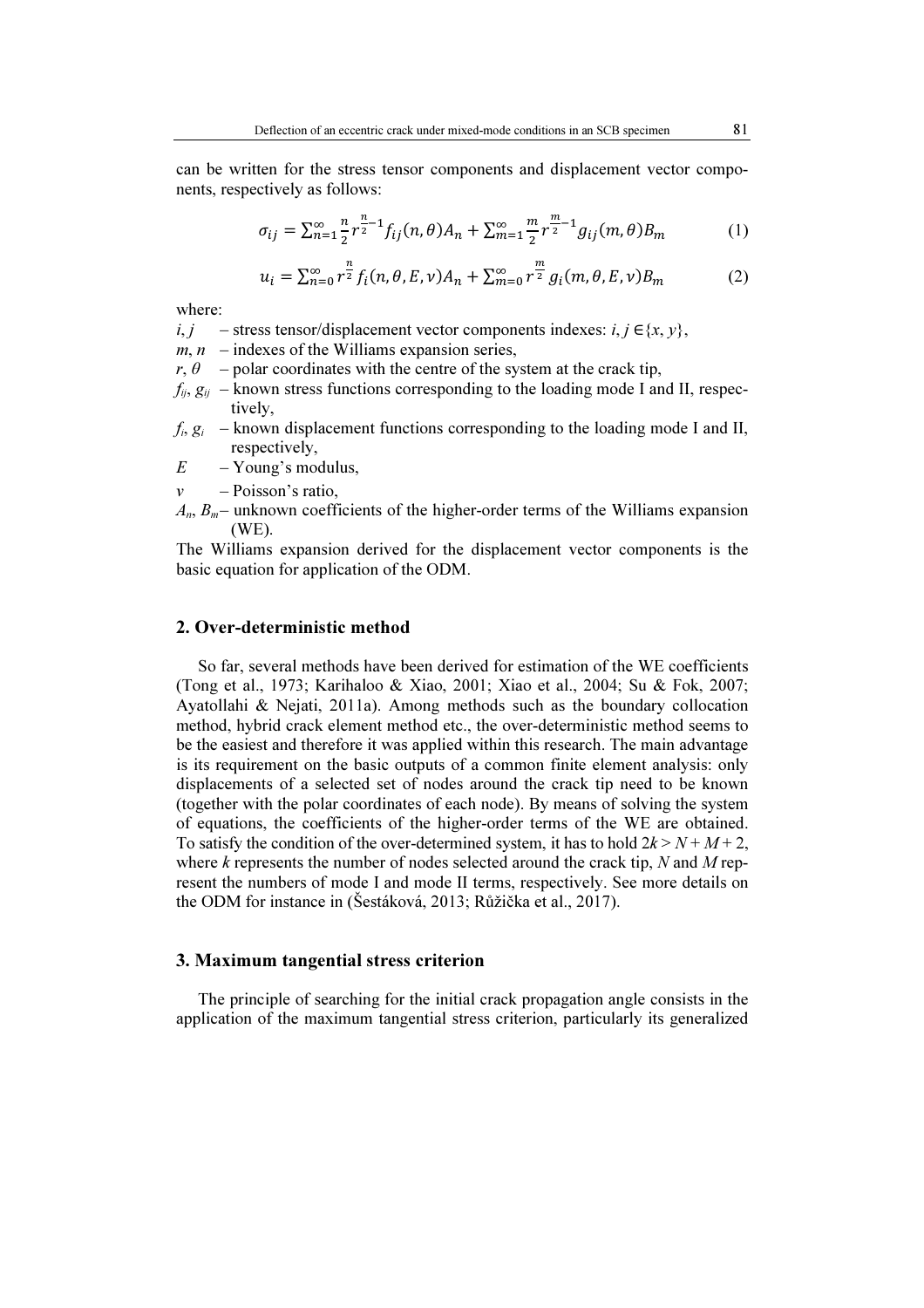(multi-parameter) form. Thanks to the knowledge of the coefficients of the WE, an arbitrary stress tensor component can be approximated by means of the truncated WE series considering a selected number of the initial terms.

The idea of the MTS criterion (Erdogan & Sih, 1963) is based on looking for the direction, where the tangential stress reaches its maximum. This condition can be written mathematically as:

$$
\frac{\partial \sigma_{\theta\theta}}{\partial \theta} = 0 \text{ and } \frac{\partial^2 \sigma_{\theta\theta}}{\partial \theta^2} < 0,\tag{3}
$$

where:

 $\sigma_{\theta\theta}$  – tangential stress.

 $-$  angle of the polar coordinate system with its centre at the crack tip.

The procedure for searching for tangential stress is then programmed in the Wolfram Mathematica software (Wolfram Mathematica Documentation Center, 2018).

It should be noted that the multi-parameter fracture mechanics concept exhibits a new kind of dependence. The MTS criterion is dependent on a length parameter that is often called a critical distance. Recent works (Sih & Ho, 1991; Seweryn & Lukaszewicz, 2002; Susmel & Taylor, 2008) are devoted to investigations on the theory of critical distances (TCD) and recommendations on the proper choice of the critical distance value.

In this work, the critical distance of 2 mm was assumed based on the idea that it should correspond to a characteristic length parameter of the material structure, see the material parameters (such as grain size) in the following section.

#### 4. Specimen geometry, material properties and numerical model

A semi-circular disc with an inclined crack under three-point bending has been selected for the study of the initial crack propagation direction. The advantage is to involve various mixed-mode level conditions by means of different geometrical parameters. Also, configurations with an eccentric crack were considered within the research and compared to basic ones (Fig. 1).

Although various combinations of the individual parameters have been assumed for the analysis, in this work only the results for selected geometrical values are presented. For all configurations it holds that  $P = 1$  kN,  $R = 50$  mm,  $S = 80$  mm and  $a = 10$  mm. The numerical and experimental analyses were performed for the configurations with:  $e = 0$  and  $\beta = 30$ , 40 and 50° for a central crack and  $e = 10$  and 15 mm and  $\beta$  = 50° for an eccentric crack, respectively. Thus,  $K_1/K_{II}$  ratio (mixedmode level) ranges from ca 1.5 to 3.1. Note that three real SCB specimens have been tested for each configuration and the results have been treated statistically. For evaluation of the further crack propagation direction via the multi-parameter MTS criterion, critical distances of 0.1, 0.5, 1.0 and 1.5 mm were assumed in order to be able to compare and discuss the resulting dependences.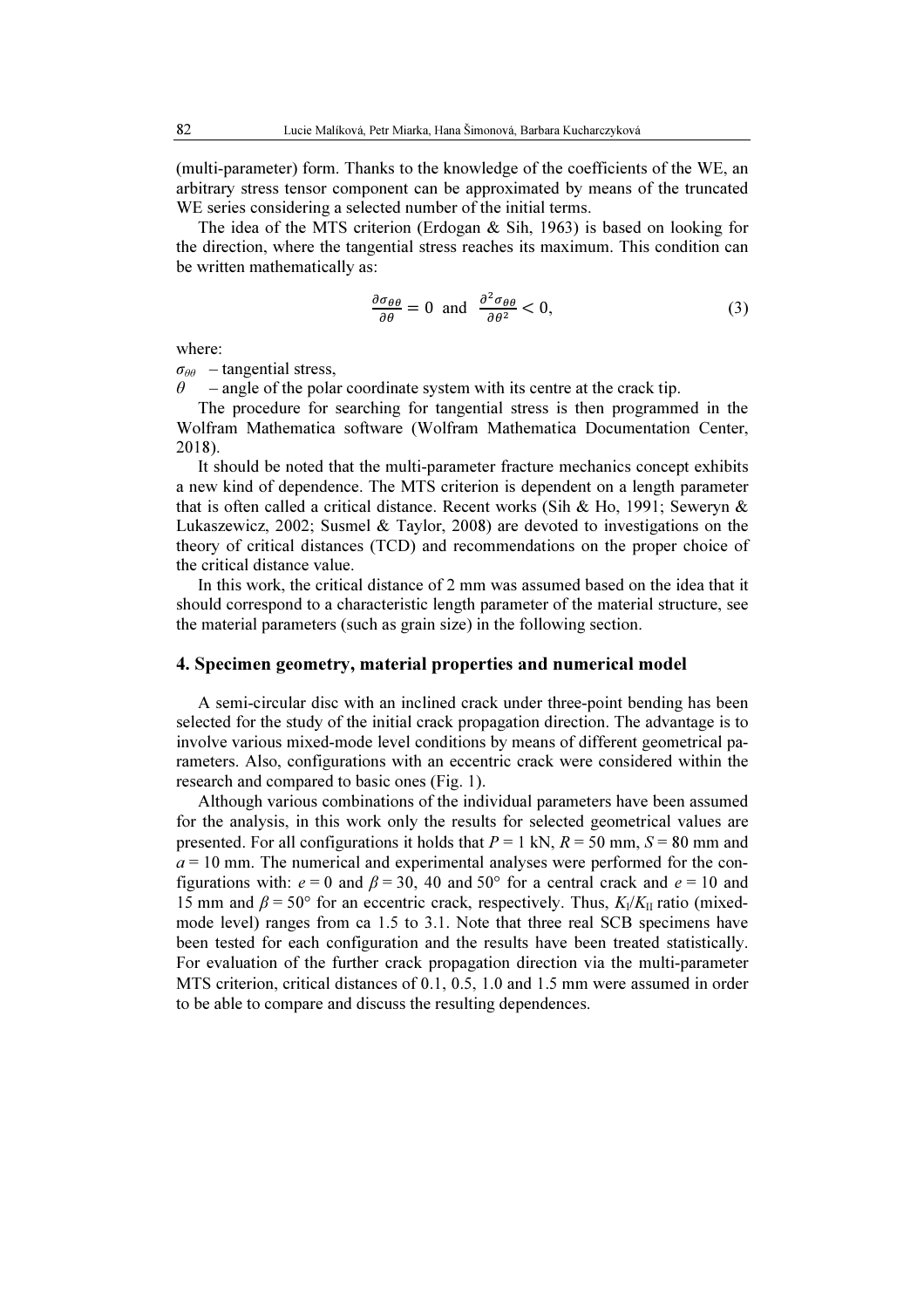

Fig. 1. Schema of the semi-circular disc under 3-point bending with an inclined crack: a) configurations with a central crack; b) configurations with an eccentric crack, where:  $P$  – loading force, S – half-span between the supports,  $R$  – radius of the disc,  $a$  – crack length,  $e$  – crack eccentricity,  $\beta$  – angle of the inclined crack (*own study*)

Based on the geometry presented above, a 2D numerical model has been created. The specimen was modelled by means of quadrilateral 8-node elements PLANE183 in a commercial finite element (FE) code ANSYS. A refined mesh assuming the stress singularity at the crack tip was modelled via KSCON command. To be able to compare the results of the numerical analysis with experimental data, plane stress conditions were defined in the FE model. This assumption respects the evaluation procedure when the values of the crack deflection angles from the laboratory tests were measured optically at the specimen surface at the distance of 2 mm from the crack tip.

Material properties of the numerical model were set up in accordance to the properties of the novel alkali-activated concrete measured on prismatic bars by means of the relevant methods: Young's modulus  $E = 35 \text{ MPa}$ , Poisson's ratio  $v = 0.23$ . The alkali-activated slag mortar (AASM) was selected as an environmentfriendly material instead of common concrete. This material was manufactured by mixing the ground granulated blast furnace slag from the Czech company (Kotouč Štramberk, spol. s.r.o) with a Blaine fineness of 400 m<sup>2</sup>/kg and standard sand with a maximum grain size of 2 mm. The aggregate-slag ratio (a/s) was 3:1, the waterslag ratio (w/s) was 0.45 and the dose of sodium hydroxide activator was 6% of Na<sub>2</sub>O. To maintain the appropriate workability of mortar, the lignosulfonate-based plasticiser was dosed in the amount of 1% by mass of slag.

### 5. Results and discussion

As described above, the crack deflection angle in SCB specimens under various mixed-mode levels has been investigated numerically as well as experimentally.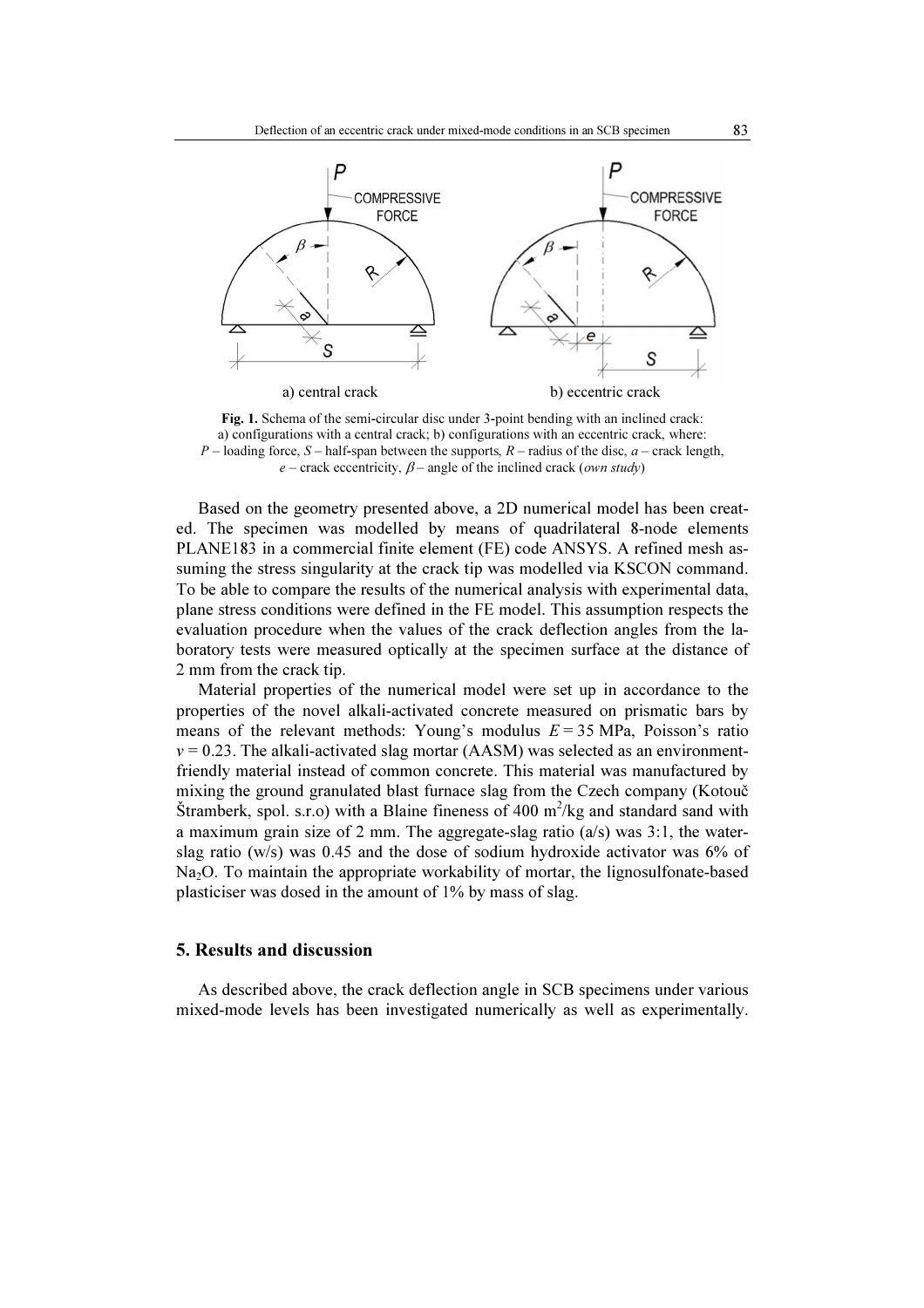The results obtained for the selected geometry can be seen in Figure 2. Particularly, dependences of the crack deflection angle  $\gamma$  on the  $K_V/K_H$  ratio observed experimentally (dashed line) and estimated numerically (full lines) considering 1, 2, 3, 5 and 10 initial terms of the Williams expansion in the generalized MTS criterion are displayed. The plots represent the results for the critical distances  $r_c = 0.1$  (a, b), 0.5 (c, d), 1.0 (e, f) and 1.5 (g, h) mm. The left column of plots represents the data for the SCB specimens with a central crack, whereas the right column represents the data for the SCB specimens with an eccentric crack (see Fig. 1 for more details about the geometry).

It should be noted that with increasing crack inclination angle and/or crack eccentricity loading mode II becomes more relevant (Table 1).

|                    | Eccentricity e<br>[mm] | Crack inclination angle $\beta$<br>[deg] | Mixed-mode level $K_I/K_{II}$ |
|--------------------|------------------------|------------------------------------------|-------------------------------|
| Central<br>crack   |                        | 30                                       | 3.05                          |
|                    |                        | 40                                       | 2.28                          |
|                    |                        | 50                                       | 1.80                          |
| Eccentric<br>crack | 10                     | 40                                       | 2.03                          |
|                    | 10                     | 50                                       | 1.66                          |
|                    |                        | 40                                       | 1.90                          |
|                    |                        |                                          | 1.58                          |

Table 1. Values of the KI/KII ratio (mixed-mode level) for the SCB geometries investigated (own study)

Following trends and conclusions can be observed from the plots presented in Figure 2.

- The classical single-parameter MTS (SPMTS) criterion is not dependent on the length parameter, therefore its results are the same for each critical distance  $r_c$ .
- The classical SPMTS criterion gives the lowest crack deflection angles in comparison to other results from the multi-parameter MTS (MPMTS) criterion.
- The experimental results show that the crack propagates through the SCB specimen under higher deflection angles than the SPMTS criterion predicts.
- Larger differences arise between the crack deflection angles estimated numerically via MPMTS criterion considering various numbers of the initial WE terms at larger critical distances.
- On the other hand, dominant loading mode I decreases the differences between the results obtained via MPMTS assuming various numbers of the initial WE terms.
- When more accurate estimates of the crack deflection angle are obtained, the MPMTS criterion can help significantly, when a proper critical distance as well as a proper number of the initial WE terms considered for the crack-tip stress approximation are chosen.
- For the material under study it seems that the critical distance  $r_c = 0.5$  mm and number of the loading mode I and II WE terms N and  $M = 3$  give the most accurate results in comparison to the experimentally measured data.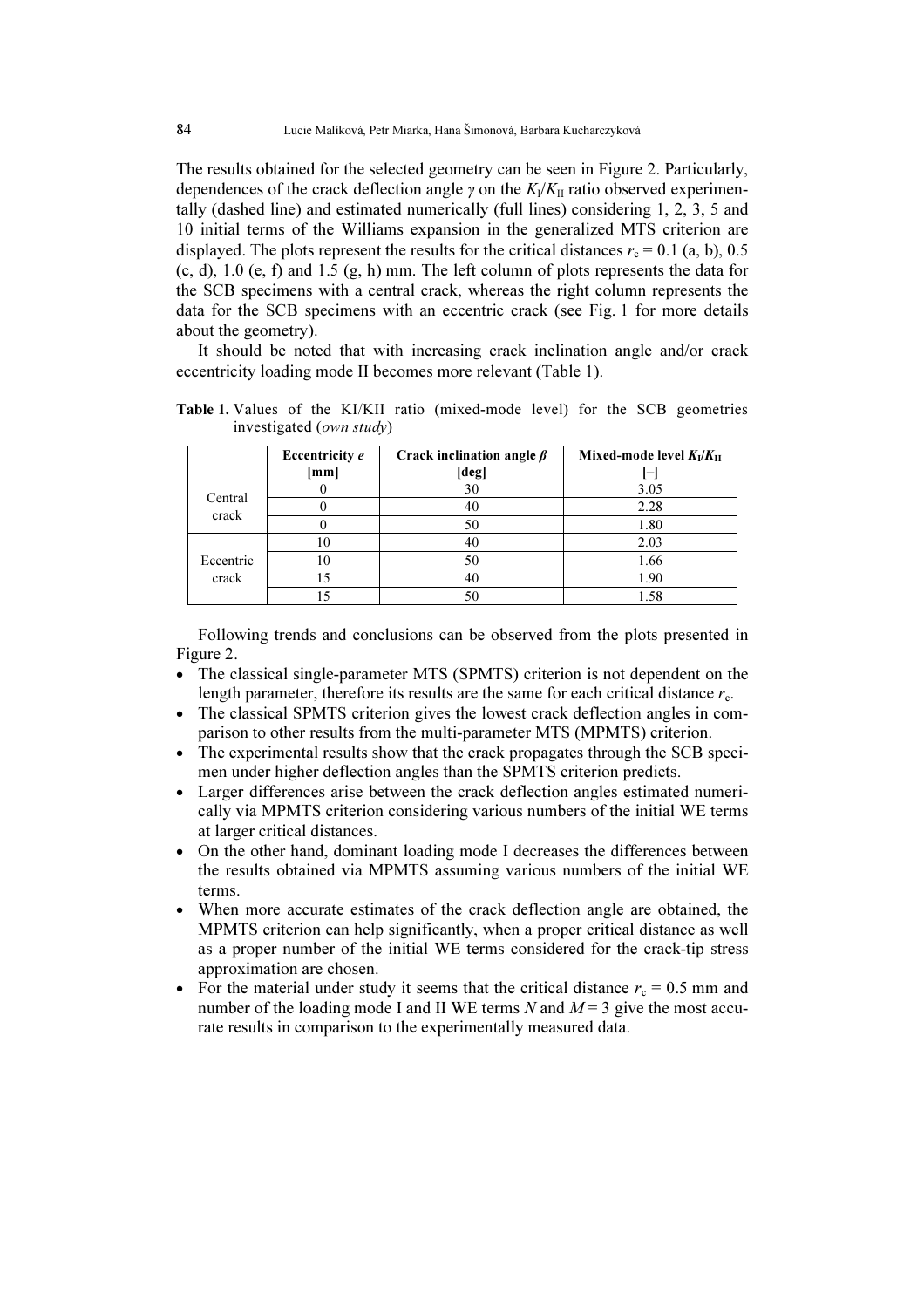

**Fig. 2.** Dependence of the crack deflection angle  $\gamma$  on the  $K_1/K_{II}$  ratio for the critical distances  $r_c = 0.1, 0.5, 1.0$  and 1.5 mm and 1, 2, 3, 5 and 10 WE terms considered (*own study*)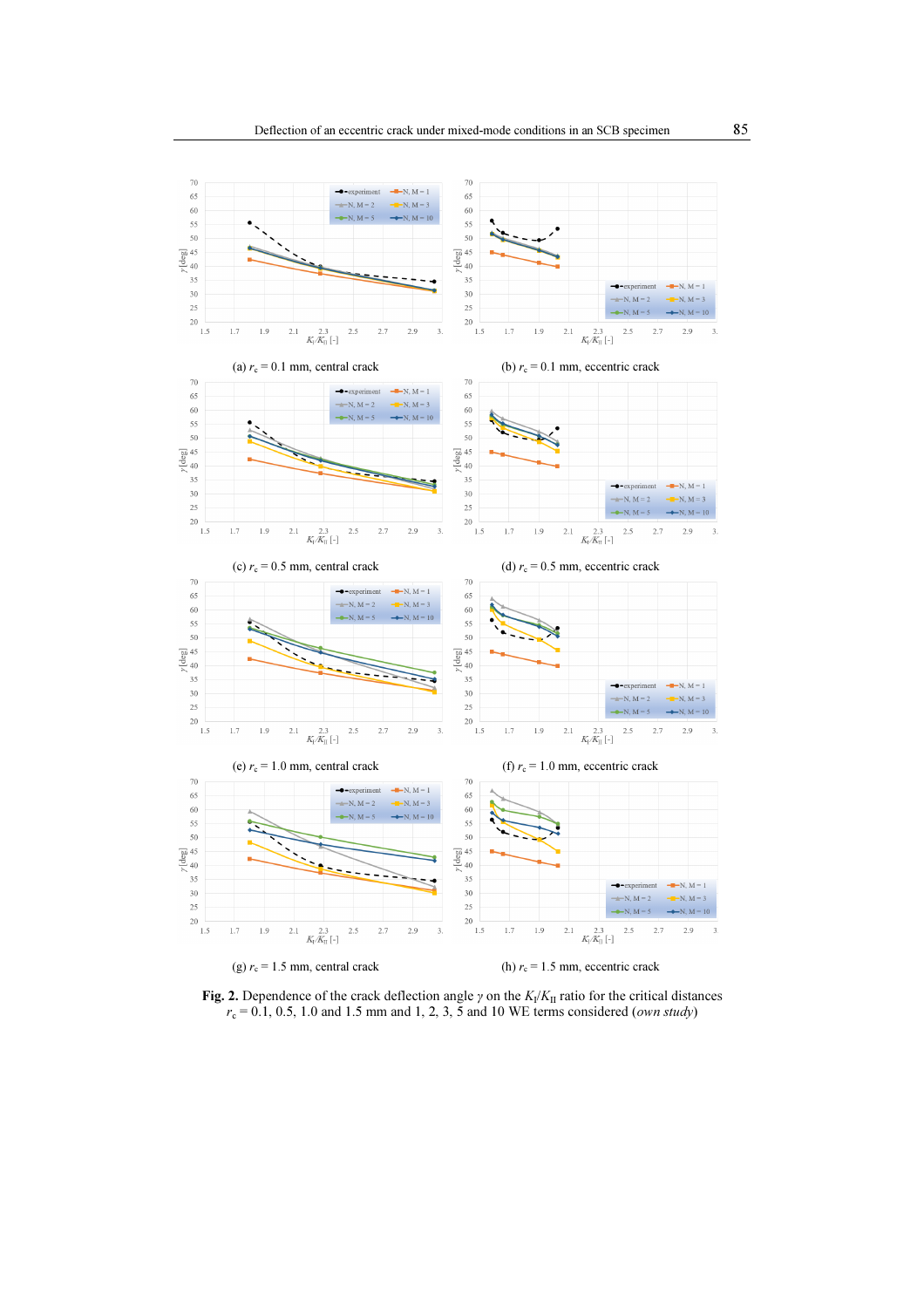#### **Conclusions**

The rack deflection angle in an SCB specimen made of a novel environmentfriendly material has been investigated experimentally as well as numerically via generalized MTS criterion. Dependence of the crack deflection angle on the mixedmode level  $(K_1/K_{II})$  ratio), critical distance value and number of the Williams expansion terms has been discussed for a central and eccentric crack, respectively. It has been found out that the multi-parameter MTS criterion can bring results similar to experimental data when the relevant parameters are set appropriately. The critical distance  $r_c = 0.5$  mm and N,  $M = 3$  can be recommended for the alkali-activated concrete under study.

#### Acknowledgment

Financial support from the Czech Science Foundation (project No. 18-12289Y) and from the Faculty of Civil Engineering, Brno University of Technology (project No. FAST-S-20-6278) is gratefully acknowledged.

### Bibliography

Aliha, M.R.M. & Ayatollahi, M.R. (2012) Analysis of fracture initiation angle in some cracked ceramics using the generalized maximum tangential stress criterion. International Journal of Solids and Structures, 49(13), 1877-1883. DOI: 10.1016/j.ijsolstr.2012.03.029.

ANSYS Program Documentation (2019) Houston: Swanson Analysis System, Inc.

Ayatollahi, M.R. & Nejati, M. (2011a) An over-deterministic method for calculation of coefficients of crack tip asymptotic field from finite element analysis. Fatigue and Fracture of Engineering Materials and Structures, 34(3), 159-176. DOI: 10.1111/j.1460-2695.2010.01504.x.

Ayatollahi, M.R. & Nejati, M. (2011b) Determination of NSIFs and coefficients of higher order terms for sharp notches using finite element method. International Journal of Mechanical Sciences, 53(3), 164-177. DOI: 10.1016/j.ijmecsci.2010.12.005.

Berto, F. & Lazzarin, P. (2010) On higher order terms in the crack tip stress field. International Journal of Fracture, 161(2), 221-226. DOI: 10.1007/s10704-010-9443-3.

Du, Z.Z. & Hancock, J.W. (1991) The effect of non-singular stresses on crack-tip constraint. Journal of the Mechanics and Physics of Solids, 39(4), 555-567. DOI: 10.1016/0022-5096(91)90041-L.

Erdogan, F. & Sih, G.C. (1963) On the crack extension in plates under plane loading and transverse shear. Journal of Basic Engineering, 55(6), 519-525.

Hou, C. et al. (2016) Determination of fracture parameters in center cracked circular discs of concrete under diametral loading: A numerical analysis and experimental results. Theoretical and Applied Fracture Mechanics, 85, 355-366.

Karihaloo, B.L. (1999) Size effect in shallow and deep notched quasi-brittle structures. International Journal of Fracture, 95(1-4), 379-390. DOI: 10.1007/978-94-011-4659-3\_21.

Karihaloo, B.L. & Xiao, Q.Z. (2001) Accurate determination of the coefficients of elastic crack tip asymptotic field by a hybrid crack element with p-adaptivity. Engineering Fracture Mechanics, 68(15), 1609-1630. DOI: 10.1016/S0013-7944(01)00063-7.

Li, X.H. et al. (2018) Instability of cracks initiation from a mixed-mode crack tip with iso-stress intensity factors K I and K II. 96(May), 262-271. DOI: 10.1016/j.tafmec.2018.05.004.